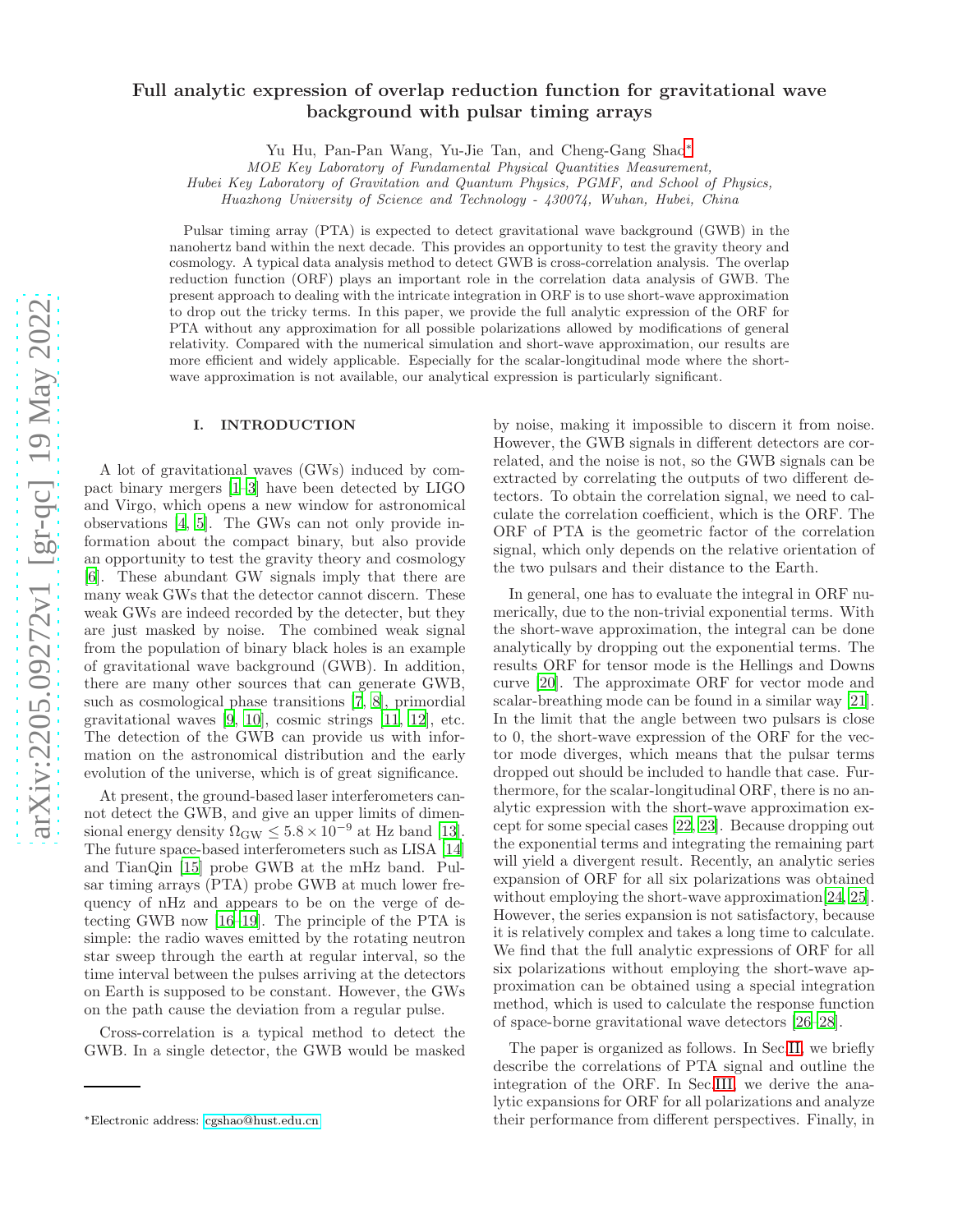Sec. [IV,](#page-7-0) we present a brief discussion.

## <span id="page-1-0"></span>II. CORRELATIONS OF PTA SIGNALS

## A. GWB statistic

The metric perturbations corresponding to GWB can be expressed as

$$
h_{ab}(t, \vec{x}) = \int_{-\infty}^{\infty} df \int d^2 \Omega_{\hat{n}} \sum_A h_A(f, \hat{n}) \times e_{ab}^A(\hat{n}) e^{i2\pi f(t + \hat{n} \cdot \vec{x}/c)}, \qquad (1)
$$

where  $e_{ab}^A(\hat{n})$  is the spin-2 polarization tensors.  $A =$  $\{+, \times, X, Y, B, L\}$  represent different polarization mode, where  $+$ ,  $\times$  represent tensor mode predicted by general relativity,  $X, Y$  and  $B, L$  represent vector mode and scalar allowed by the general metric theory of gravity. Explicitly,

$$
\begin{aligned}\ne_{ab}^+(\hat{n}) &= \hat{\theta}_a \hat{\theta}_b - \hat{\phi}_a \hat{\phi}_b, & e_{ab}^\times(\hat{n}) &= \hat{\theta}_a \hat{\phi}_b + \hat{\phi}_a \hat{\theta}_b, \\
e_{ab}^X(\hat{n}) &= \hat{\theta}_a \hat{n}_b + \hat{n}_a \hat{\theta}_b, & e_{ab}^Y(\hat{n}) &= \hat{\phi}_a \hat{n}_b + \hat{n}_a \hat{\phi}_b, \\
e_{ab}^B(\hat{n}) &= \hat{\theta}_a \hat{\theta}_b + \hat{\phi}_a \hat{\phi}_b, & e_{ab}^L(\hat{n}) &= \sqrt{2} \hat{n}_a \hat{n}_b,\n\end{aligned} \tag{2}
$$

where

$$
\hat{n} = (\sin \theta \cos \phi, \sin \theta \sin \phi, \cos \theta), \n\hat{\theta} = (\cos \theta \cos \phi, \cos \theta \sin \phi, -\sin \theta), \n\hat{\phi} = (\sin \phi, \cos \phi, 0).
$$
\n(3)

For the isotropic, unpolarized and stationary GWB, the quadratic expected values satisfy that

$$
\langle h_A(f, \hat{n}) h^*_{A'}(f', \hat{n}') \rangle = \frac{1}{8\pi} S_h^A(f) \delta(f - f') \delta_{AA'} \delta^2(\hat{n}, \hat{n}'),
$$
\n(4)

where  $S_h^A(f)$  can be regarded as the component corresponding to the A polarization of one-sided gravitationalwave strain power spectral density function. For tensor mode and vector mode, it can be considered that  $S_h^+ = S_h^{\times} = S_h^T/2$ ,  $S_h^X = S_h^Y = S_h^V/2$ . However, the two scalar modes should be considered as two independent polarization modes. The strain power spectral density is simply related to the fractional energy density,

$$
S_h(f) = \frac{3H_0^2}{2\pi^2} \frac{\Omega_{\text{gw}}(f)}{f^3}.
$$
 (5)

The fractional energy density is defined as

$$
\Omega_{\rm gw}(f) = \frac{1}{\rho_c} \frac{d\rho_{\rm gw}}{d\ln f} \tag{6}
$$

where  $\rho_c \equiv 3c^2H_0^2/8\pi G$  is the critical energy density required for closed universe, and  $H_0$ ,  $G$  are the Hubble constant and gravitational constant respectively.

#### B. Correlation signal

The metric perturbation is weak, so the single pulsar timing signal can be written as

$$
h(t) = \int_{-\infty}^{\infty} df \int d^2 \Omega_{\hat{n}} R^{ab}(f, \hat{n}) h_{ab}(f, \hat{n}) e^{i2\pi ft}.
$$
 (7)

Here the response function for Doppler frequency measurements is [\[29\]](#page-12-24)

$$
R^{ab}(f,\hat{n}) = \frac{1}{2} \frac{u^a u^b}{1 + \hat{n} \cdot \hat{u}} \left(1 - e^{-\frac{i2\pi f L}{c}(1 + \hat{n} \cdot \hat{u})}\right) e^{i2\pi f \hat{n} \cdot \vec{r}_2/c},\tag{8}
$$

where  $\hat{u}$  is the unit vector of the pulsar pointing to the earth, L is the distance from the pulsar to the earth, and  $\vec{r}_2$  is the position vector of the earth. In the frequency domain, the signal is written in terms of polarized basis as

$$
\tilde{h}(f) = \int d^2 \Omega_{\hat{n}} \sum_A R^A(f, \hat{n}) h_A(f, \hat{n}), \tag{9}
$$

where  $R^A(f, \hat{n}) = R^{ab}(f, \hat{n})e^A_{ab}(\hat{n}).$ 

The cross-correlation of two pulsars signal  $I$  and  $J$  is

$$
\left\langle \tilde{h}_I(f)\tilde{h}_J^*(f') \right\rangle = \frac{1}{2}\delta(f - f') \sum_A \Gamma^A_{IJ}(f) S_h^A(f), \quad (10)
$$

where  $A = \{T, V, B, L\}$ . The ORF for tensor mode, vector mode, scalar-breathing mode and scalar-longitudinal is

$$
\Gamma_{IJ}^T(f) = \frac{1}{8\pi} \int d^2\Omega_{\hat{n}} \sum_{A=+,\times} R_I^A(f, \hat{n}) R_J^{A*}(f, \hat{n}),
$$
  
\n
$$
\Gamma_{IJ}^V(f) = \frac{1}{8\pi} \int d^2\Omega_{\hat{n}} \sum_{A=X,Y} R_I^A(f, \hat{n}) R_J^{A*}(f, \hat{n}),
$$
  
\n
$$
\Gamma_{IJ}^B(f) = \frac{1}{4\pi} \int d^2\Omega_{\hat{n}} R_I^B(f, \hat{n}) R_J^{B*}(f, \hat{n}),
$$
  
\n
$$
\Gamma_{IJ}^L(f) = \frac{1}{4\pi} \int d^2\Omega_{\hat{n}} R_I^L(f, \hat{n}) R_J^{L*}(f, \hat{n}).
$$
\n(11)

#### <span id="page-1-1"></span>III. OVERLAP REDUCTION FUNCTION

The ORF only depends on the relative orientation of the two pulsars and their distance to the Earth. Therefore, we can choose a suitable coordinate system to simplify the integral. We choose the Earth as the coordinate origin, so that  $\vec{r}_2 = 0$ . And the direction vectors of the two pulsars are  $\hat{u} = (\cos \frac{\gamma}{2}, \sin \frac{\gamma}{2}, 0), \hat{v} =$  $(\cos \frac{\gamma}{2}, -\sin \frac{\gamma}{2}, 0)$ , where  $\gamma$  is the angle separation between two pulsars. For the convenience of calculation, we define that

$$
x = \hat{n} \cdot \hat{u} = \sin \theta \cos \tilde{\phi},
$$
  
\n
$$
y = \hat{n} \cdot \hat{v} = \sin \theta \cos \phi,
$$
  
\n(12)

where  $\phi = \phi - \frac{\gamma}{2}, \tilde{\phi} = \phi + \frac{\gamma}{2}.$ ∼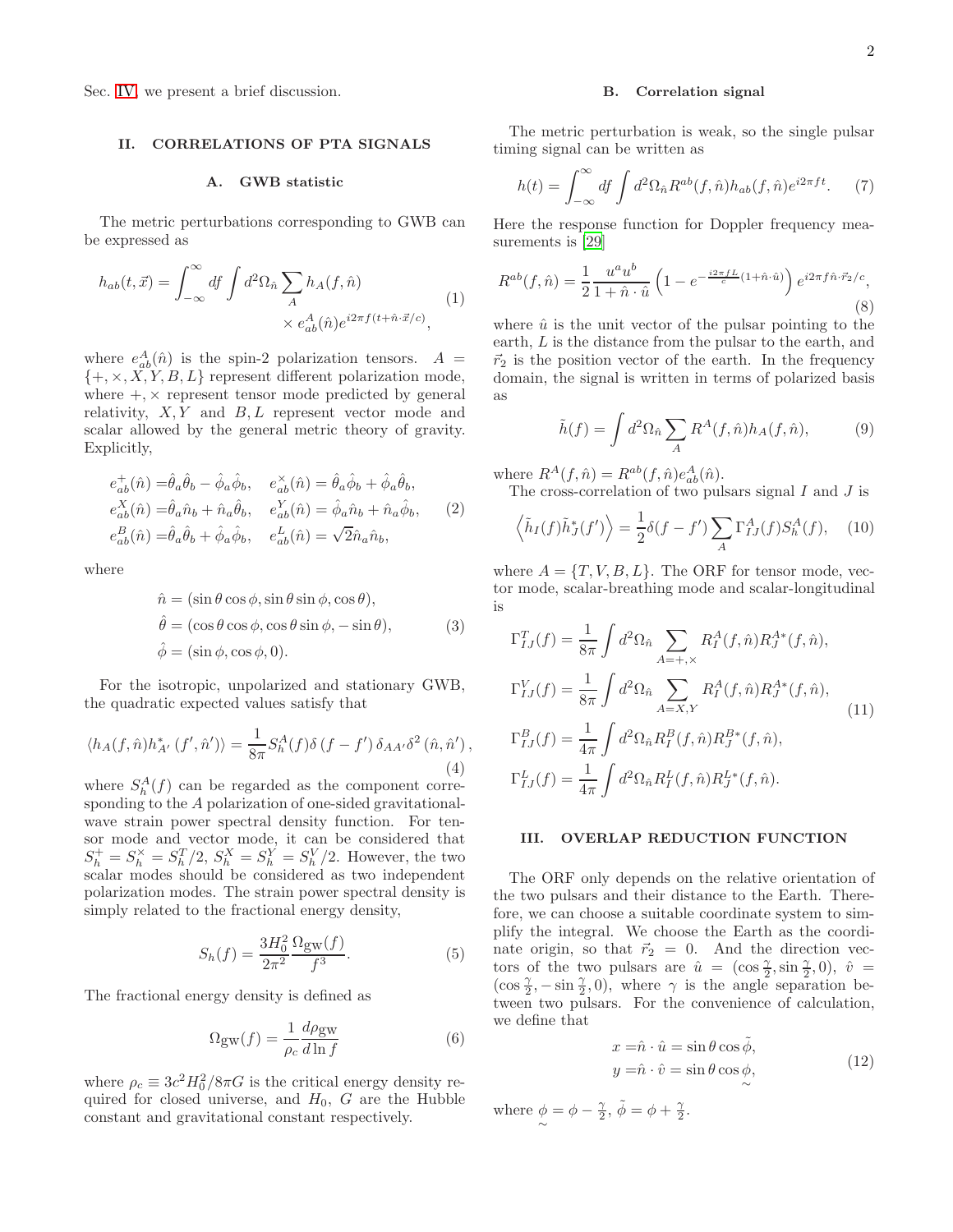

FIG. 1: Our convention for the coordinate.

#### A. Tensor mode

The ORF of the tensor mode is

$$
\Gamma_{IJ}^T(f) = \Gamma_{IJ}^T(\beta_u, \beta_v, \gamma)
$$
  
=  $\frac{1}{32\pi} \int d^2\Omega_{\hat{n}} \frac{(1 - e^{-i\beta_u(1 + \sin\theta \cos\phi)})}{(1 + \sin\theta \cos\phi)}$   
 $\times \frac{(1 - e^{i\beta_v(1 + \sin\theta \cos\tilde{\phi})})}{(1 + \sin\theta \cos\tilde{\phi})}$   
 $\times ((1 - \sin^2\theta \cos^2\phi)(1 - \sin^2\theta \cos^2\tilde{\phi}) - 2\cos^2\theta \sin^2\gamma),$  (13)

where  $\beta_u = 2\pi f L_u/c$ ,  $\beta_v = 2\pi f L_v/c$ , and  $L_u, L_v$  are the distances from the two pulsars to the Earth, respectively. Change the integral variables  $\{\theta, \phi\}$  by  $\{x, y\}$ , so that the integral region is transformed from the unit sphere to the elliptical area on the  $xy$  plane. Then,

<span id="page-2-1"></span>
$$
\Gamma_{IJ}^T(f) = \frac{1}{16\pi} \int_{-1}^1 dx \int_{y_l}^{y_u} dy (1 - e^{-i\beta_u(1+x)})
$$

$$
\times (1 - e^{i\beta_v(1+y)}) \left( \frac{(1-x)(1-y)}{\eta(x,y)} - \frac{2\eta(x,y)}{(1+x)(1+y)} \right),
$$
(14)

where  $y_l, y_u = x \cos \gamma \mp \sin \gamma \sqrt{1 - x^2}$  and

$$
\eta(x,y) = \sqrt{\sin^2 \gamma - (x^2 + y^2 - 2xy\cos\gamma)}
$$

| is the boundary of the integration area. The integral can |  |
|-----------------------------------------------------------|--|
| be done analytically (the details of the calculation are  |  |
| provided in Appendix), and the result is                  |  |

<span id="page-2-0"></span>
$$
\Gamma_{IJ}^T(f) = \frac{1}{3}\gamma_{IJ}^T(f) = \frac{1}{16}\left\{2 + \frac{2\cos\gamma}{3} + 16\sin^2\frac{\gamma}{2}\ln(\sin\frac{\gamma}{2}) - 2i(1 - \cos\gamma)\left(\frac{e^{-2i\beta_u}}{\beta_u} - \frac{e^{2i\beta_v}}{\beta_v}\right)\right.\n-\frac{(3 + e^{-2i\beta_u})\cos\gamma + 1 - e^{-2i\beta_u}}{\beta_u^2} - \frac{(3 + e^{2i\beta_v})\cos\gamma + 1 - e^{2i\beta_v}}{\beta_v^2} - 2i\cos\gamma\left(\frac{1 - e^{-2i\beta_u}}{\beta_u^3} - \frac{1 - e^{2i\beta_v}}{\beta_v^3}\right)\n+ 8\sin^2\frac{\gamma}{2}\left(\text{Ei}(-2i\beta_u) + \text{Ei}(2i\beta_v) - \text{Ei}(-i(\beta_s + \beta_u - \beta_v)) - \text{Ei}(i(\beta_s - \beta_u + \beta_v))\right)\n+\frac{e^{-i(\beta_u - \beta_v)}}{\beta_u\beta_v}\left[\cos\beta_s\left(-\frac{1}{2} - 3i(\beta_u - \beta_v) - \frac{\beta^2}{\beta_s^2} + \frac{3(\beta_u^2 - \beta_v^2)^2}{2\beta_s^4} - \frac{i(\beta_u - \beta_v)(\beta_u + \beta_v)^2}{\beta_s^2}\right)\n+\sin\beta_s\left(-\frac{3(\beta_u^2 - \beta_v^2)^2}{2\beta_s^5} + \frac{2\beta^2 + (\beta_u^2 - \beta_v^2)^2}{2\beta_s^3} + \frac{1 + 4\beta_u\beta_v - 2i(\beta_u - \beta_v)}{2\beta_s} + \frac{i(\beta_u - \beta_v)(\beta_u + \beta_v)^2}{\beta_s^3} + \frac{7\beta_s}{2}\right)\right\},\tag{15}
$$

Г

where

$$
\beta = \sqrt{\beta_u^2 + \beta_v^2},
$$
  

$$
\beta_s = \sqrt{\beta_u^2 + \beta_v^2 - 2\beta_u\beta_v\cos\gamma},
$$

and  $\text{Ei}(z) = -\int_{-z}^{\infty} e^{-t}/t dt$  is the exponential integral function.  $\gamma_{IJ}^T(f)$  is the normalized ORF, so that  $\gamma_{IJ}^T(f) = 1$  for a single pulsar. The normalization holds only for the short-wave approximation. Using the shortwave approximation  $\beta_u, \beta_v \gg 1$ , Eq. [\(15\)](#page-2-0) will reduce to the HD function [\[20](#page-12-16)],

$$
\gamma_{HD}(\gamma) = \frac{3}{2} \left( \frac{1 - \cos \gamma}{2} \right) \ln \frac{1 - \cos \gamma}{2} - \frac{1 - \cos \gamma}{8} + \frac{1}{2}.
$$
\n(16)

In addition, it can also accurately converge to 1 when the two pulsars tend to coincide, because the exponential terms is included.

Since no approximations are used, the analytic expressions agree exactly with the values obtained by direct numerical integration. When the distances of two pulsars are the same  $(\beta_u = \beta_v)$ , the ORF is a real function.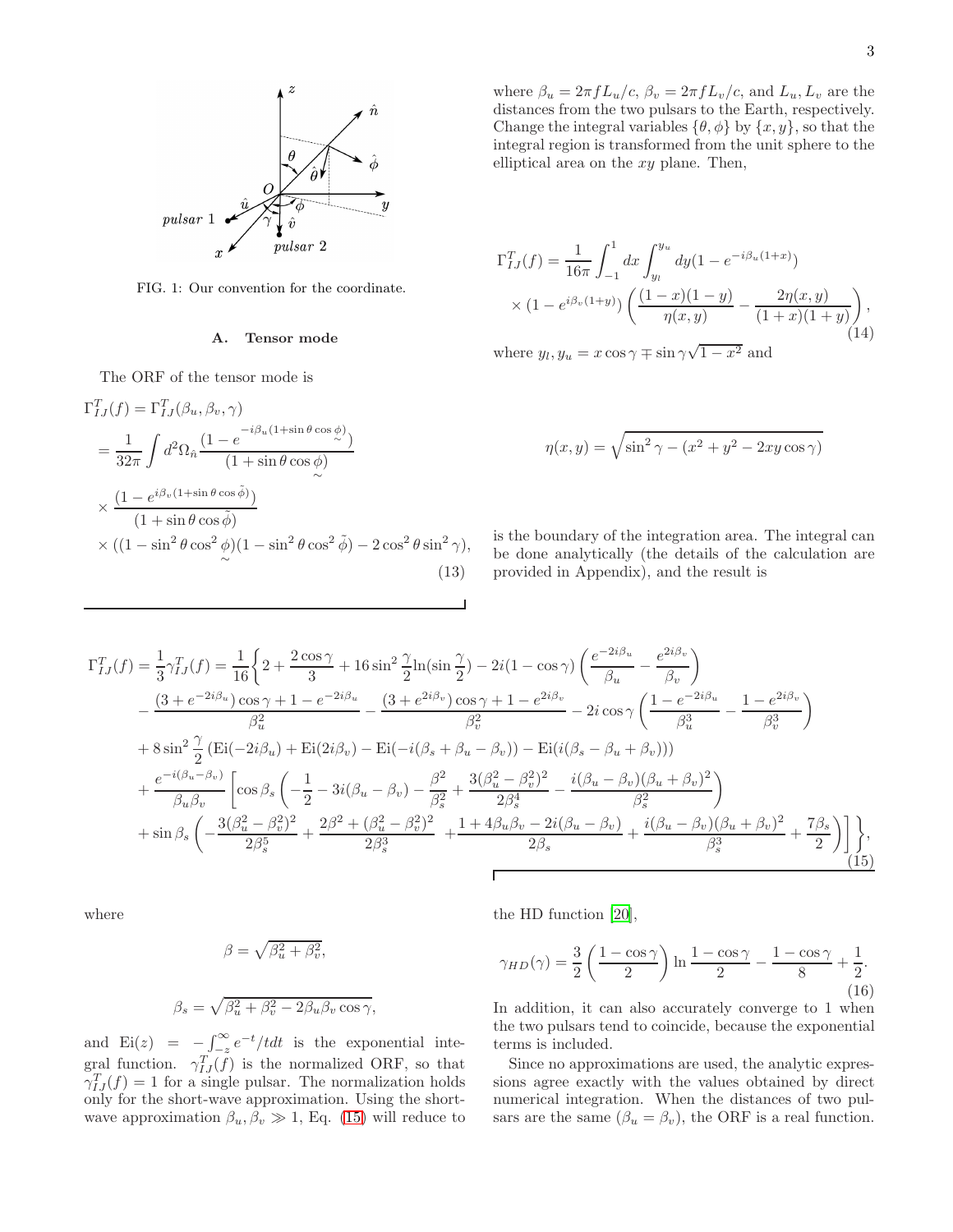

FIG. 2: The ORF for different polarizations in the case  $L_u = L_v$ . The ORF for tensor mode and scalar-breathing mode has been normalized, but not for vector mode and scalar-longitudinal mode. The short-wave approximation expansions (black curves) are also shown for comparison.

<span id="page-3-0"></span>

<span id="page-3-1"></span>FIG. 3: The ORF for different polarizations in the case  $L_u \neq L_v$ .

As shown in Fig. [2,](#page-3-0) our result is consistent with the HD curve as  $\beta_u$  increase, and the curve approaches 1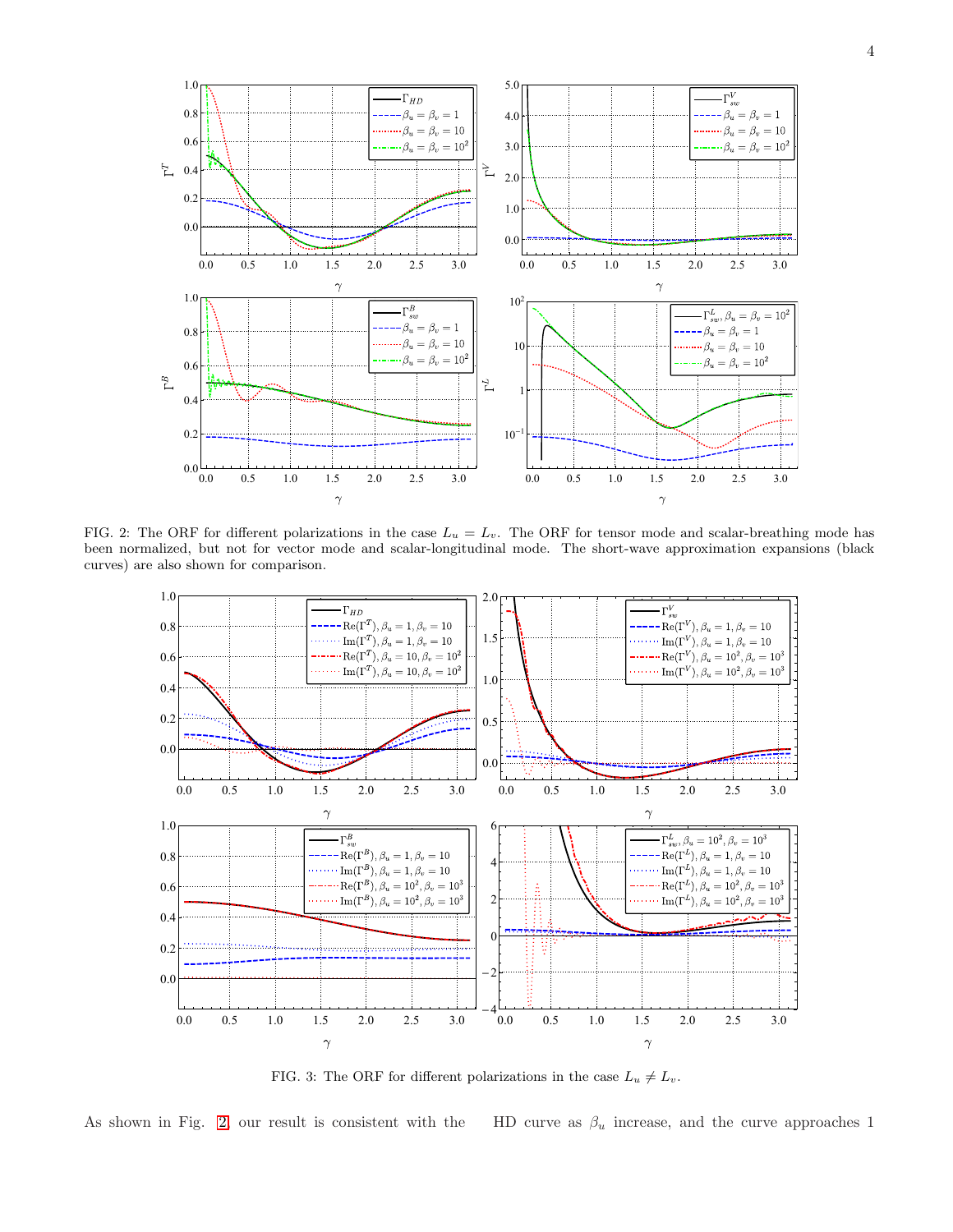5

smoothly when the two pulsars are very close. For the long-wave wavelengths,  $\lim_{\gamma \to 0} \gamma_{IJ}^T$  is a value less than 0.5, which depends on  $\beta_u$ . However, the two pulsars are usually at different distances in reality, which implies that the ORF is a complex function and satisfies that  $\Gamma_{IJ}(-f) = \Gamma^*_{IJ}(f)$ . As shown in Fig. [3,](#page-3-1) for different distances of pulsars  $(\beta_u \neq \beta_v)$ , the imaginary part of the ORF depends on the ratio of  $\beta_u$  and  $\beta_v$ . The greater the difference between them, the greater the value of the imaginary part. But when both  $\beta_u$  and  $\beta_v$  are very large, the imaginary part is close to 0, no matter how large their ratio is. And the real part is tend to HD function in this case.

We show the behavior in Fig. [4](#page-6-0) when the angle between the two pulsars is small. If  $\beta_u = \beta_v$ ,  $\gamma_{IJ}^T$  decays from 1 to 0.5 faster and faster as  $\beta_u$  increases. From their similar curves, we can conclude that the ORF for two nearby pulsars depends on their distance from each other. For pulsars in the same direction  $\gamma = 0$ ,

$$
\lim_{\gamma \to 0} \gamma_{IJ}^T(f) = \frac{1}{2} - \frac{3}{4\beta_u^2} - \frac{3}{4\beta_v^2} + \frac{3}{4(\beta_u - \beta_v)^2} \n- i \frac{3}{8} \left( \frac{1 - e^{-2i\beta_u}}{\beta_u^3} - \frac{1 - e^{2i\beta_v}}{\beta_v^3} \right) \n- e^{-i(\beta_u - \beta_v)} \frac{3 \sin(\beta_u - \beta_v)}{4(\beta_u - \beta_v)^3} - \frac{3i(\beta_u^2 - \beta_u\beta_v + \beta_v^2)}{4\beta_u\beta_v(\beta_u - \beta_v)}.
$$
\n(17)

In addition, we noticed that  $\lim_{\gamma\to 0} \gamma_{IJ}^T \neq 1$  when  $\beta_u$  is not very large. Actually, the auto-correlated response for the tensor mode of a single detector is

$$
\gamma_{II}^T(f) = \lim_{\substack{\gamma \to 0 \\ \beta_v \to \beta_u}} \gamma_{IJ}^T(f) = 1 - \frac{3}{2\beta_u^2} + \frac{3\sin 2\beta_u}{4\beta_u^3}.
$$
 (18)

It dose converge to 1 for  $\beta_u \gg 1$ , but gradually decreases to 0 as  $\beta_u$  decreases. The normalization expression  $\gamma_{IJ}^T(f)$  is only valid for short-wave approximation.

#### B. Vector mode

The ORF of the vector mode isotropic is

$$
\Gamma_{IJ}^V(f) = \frac{1}{32\pi} \int d^2\Omega_{\hat{n}} \frac{\left(1 - e^{-i\beta_u(1+\sin\theta\cos\phi)}\right)}{(1+\sin\theta\cos\phi)} \frac{\left(1 - e^{i\beta_v(1+\sin\theta\cos\tilde{\phi})}\right)}{(1+\sin\theta\cos\tilde{\phi})} 4\left(\sin^2\theta\cos\phi\cos\tilde{\phi}(\cos\gamma - \sin^2\theta\cos\phi\cos\tilde{\phi})\right). \tag{19}
$$

Changing the variables, then we get

$$
\Gamma_{IJ}^V(f) = \frac{1}{16\pi} \int_{-1}^1 dx \int_{y_l}^{y_u} dy (1 - e^{-i\beta_u(1+x)}) (1 - e^{i\beta_v(1+y)}) \frac{4xy(\cos\gamma - xy)}{\eta(x, y)(1+x)(1+y)},\tag{20}
$$

Finishing the integral, and we find that

<span id="page-4-0"></span>
$$
\Gamma_{IJ}^V(f) = -\frac{1}{2} - \frac{2\cos\gamma}{3} - \ln\sin\frac{\gamma}{2} + \frac{i(2\cos\gamma + 1 - e^{2i\beta_v})}{4\beta_v} - \frac{i(2\cos\gamma + 1 - e^{-2i\beta_u})}{4\beta_u} \n+ \frac{(3 + e^{-2i\beta_u})\cos\gamma - e^{-2i\beta_u} + 1}{4\beta_u^2} + \frac{(3 + e^{2i\beta_v})\cos\gamma - e^{2i\beta_v} + 1}{4\beta_v^2} + \frac{i\cos\gamma}{2} \left(\frac{1 - e^{-2i\beta_u}}{\beta_u^3} - \frac{1 - e^{2i\beta_v}}{\beta_v^3}\right) \n+ \frac{1}{2}e^{-i(\beta_u - \beta_v)} \left\{ \cos\beta_s \left(\frac{3\beta_u\beta_v\sin^2\gamma}{\beta_s^4} + \frac{-2\cos\gamma + i(\beta_u - \beta_v)(\cos\gamma + 1)}{\beta_s^2} - i\left(\frac{1}{\beta_u} - \frac{1}{\beta_v}\right)\right) \right\} \n+ \sin\beta_s \left(-\frac{3\beta_u\beta_v\sin^2\gamma}{\beta_s^5} + \frac{\beta_u\beta_v\sin^2\gamma - i(\beta_u - \beta_v)(\cos\gamma + 1) + 2\cos\gamma}{\beta_s^3} - \frac{2\cos\gamma + 1}{\beta_s} - \frac{\beta_s}{\beta_u\beta_v}\right) \right\} \n+ \frac{1}{2} \left( \text{Ei}(-i(\beta_s + \beta_u - \beta_v)) + \text{Ei}(i(\beta_s - \beta_u + \beta_v)) - \text{Ei}(-2i\beta_u) - \text{Ei}(2i\beta_v) \right).
$$
\n(21)

The ORF for vector mode cannot be normalized, because  $\Gamma_{IJ}^V(\gamma=0)$  increase with  $\beta_u$ . The expression with using short-wave approximation is [\[21](#page-12-17)]

<span id="page-4-1"></span>
$$
\Gamma_{sw}^V(\gamma) = -\frac{1}{2} - \frac{2}{3}\cos\gamma - \ln(\sin\frac{\gamma}{2}),\tag{22}
$$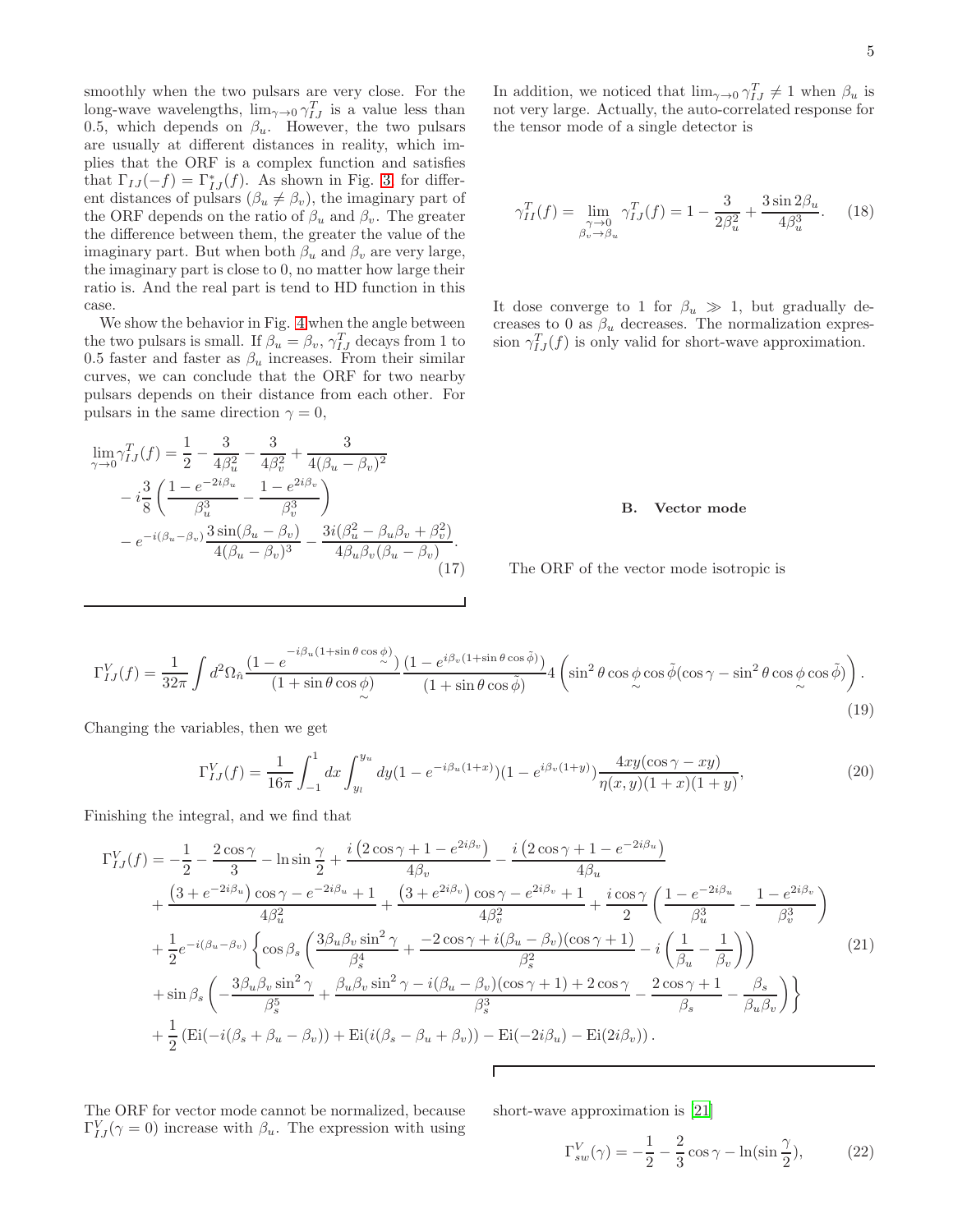where the angular separation  $\gamma$  is assumed to be not small. In the limit  $\gamma \to 0$ , Eq. [\(21\)](#page-4-0) will give the exact value while the short-wave expression  $\Gamma_{sw}^V$  diverges. The auto-correlated response for vector mode of a single detector is

$$
\Gamma_{II}^V(f) = \lim_{\substack{\gamma \to 0 \\ \beta_v \to \beta_u}} \Gamma_{IJ}^V(f) = -\frac{7}{3} + \gamma_E + \ln(2\beta_u) - \text{Ci}(2\beta_u) + \frac{2}{\beta_u^2} + \frac{(\beta_u^2 - 2)\cos\beta_u \sin\beta_u}{\beta_u^3},
$$
\n(23)

where  $\gamma_E$  is the Euler constant and

$$
\text{Ci}(z) = -\int_z^{\infty} \cos t/t dt
$$

is the cosine-integral function. In the limit  $\gamma \to 0$ , Γ<sup>V</sup> grows logarithmically with  $2\beta_u$ . It is consistent with Eq.(A42) in [\[21\]](#page-12-17).

The behaviors of ORF for vector mode are shown in Fig. [2](#page-3-0) and Fig. [3](#page-3-1) in the case  $\beta_u = \beta_v$  and  $\beta_u \neq \beta_v$  respectively. For two pulsars at the same distance, the ORF

for vector mode gradually approaches the short-wave expression as  $\beta_u$  increases. From the short-wave expression [\(22\)](#page-4-1), we know that  $\Gamma_{sw}^V(\gamma)$  diverges at  $\gamma = 0$ . However, at  $\gamma = 0$ , the full analytic expression tends to have finite values  $\Gamma_{II}^V(\beta_u)$ , which grows logarithmically with  $2\beta_u$ . For two pulsars at different distances, the ORF for vector mode is complex. The real part will also gradually approaches the short-wave expression for not too small of  $\gamma$ . However, when  $\gamma$  is very small, the imaginary part is not negligible compared to the real part even  $\beta_u$  and  $\beta_v$  are pretty large. The small angle behavior of vector mode is quite different from the tensor mode. As shown in Fig. [4,](#page-6-0) the ORF for vector mode converges to a finite value, which depends on  $\beta_u$  and increases with  $\beta_u$  logarithmically. There is also no fast halving decay, and the transition of the curve is smooth.

#### C. Scalar-breathing mode

The ORF of scalar-breathing mode is

$$
\Gamma_{IJ}^{B}(f) = \frac{1}{16\pi} \int d^{2}\Omega_{\hat{n}} \frac{(1 - e^{-i\beta_{u}(1 + \sin\theta\cos\phi)})}{(1 + \sin\theta\cos\phi)} \frac{(1 - e^{i\beta_{v}(1 + \sin\theta\cos\phi)})}{(1 + \sin\theta\cos\phi)} (1 - \sin^{2}\theta\cos^{2}\phi)(1 - \sin^{2}\theta\cos^{2}\phi)
$$
  
= 
$$
\frac{1}{8\pi} \int_{-1}^{1} dx \int_{y_{l}}^{y_{u}} dy (1 - e^{-i\beta_{u}(1+x)}) (1 - e^{i\beta_{v}(1+y)}) \frac{(1 - x)(1 - y)}{\eta(x, y)}.
$$
 (24)

The normalized analytic expression of ORF for scalar-breathing mode is

$$
\gamma_{IJ}^{B}(f) = \frac{3}{2} \Gamma_{IJ}^{B}(f) = \frac{3}{16} \left\{ 2 + \frac{2 \cos \gamma}{3} + 2i(1 + \cos \gamma) \left( \frac{1}{\beta_u} - \frac{1}{\beta_v} \right) - 2i \cos \gamma \left( \frac{1 - e^{-2i\beta_u}}{\beta_u^3} - \frac{1 - e^{2i\beta_v}}{\beta_v^3} \right) \right\}
$$
  
+ 
$$
\frac{e^{-2i\beta_u} - 1 - (3 + e^{-2i\beta_u}) \cos \gamma}{\beta_u^2} + \frac{e^{2i\beta_v} - 1 - (3 + e^{2i\beta_v}) \cos \gamma}{\beta_v^2}
$$
  
+ 
$$
\frac{e^{-i(\beta_u - \beta_v)}}{\beta_u \beta_v} \left[ \sin \beta_s \left( \frac{2\beta^2 + (\beta_u^2 - \beta_v^2)^2}{2\beta_s^3} - \frac{3(\beta_u^2 - \beta_v^2)^2}{2\beta_s^5} \right) \right] + \frac{i(\beta_u - \beta_v)(\beta_u + \beta_v)^2}{\beta_s^3} + \frac{-2i(\beta_u - \beta_v) + 4\beta_u \beta_v + 1}{2\beta_s} - \frac{\beta_s}{2} \right)
$$
  
+ 
$$
\cos \beta_s \left( -\frac{\beta^2}{\beta_s^2} + \frac{3(\beta_u^2 - \beta_v^2)^2}{2\beta_s^4} - \frac{i(\beta_u - \beta_v)(\beta_u + \beta_v)^2}{\beta_s^2} + i(\beta_u - \beta_v) - \frac{1}{2} \right) \right\}.
$$
 (25)

The short-wave expression is [\[21](#page-12-17)]

$$
\gamma_{sw}^B(\gamma) = \frac{3}{8} + \frac{1}{8}\cos\gamma.
$$
 (26)

The auto-correlated response for the scalar-breathing mode of a single detector is the same as that of the tensor

mode,

$$
\gamma_{II}^{B}(f) = \lim_{\substack{\gamma \to 0 \\ \beta_v \to \beta_u}} \gamma_{IJ}^{B}(f) = 1 - \frac{3}{2\beta_u^2} + \frac{3\sin 2\beta_u}{4\beta_u^3}.
$$
 (27)

But the actual responses satisfy that  $\Gamma_{II}^B(f)$  =  $1/2\Gamma_{II}^T(f)$ , because their normalization factors are different. Overall, the ORF for the scalar-breathing mode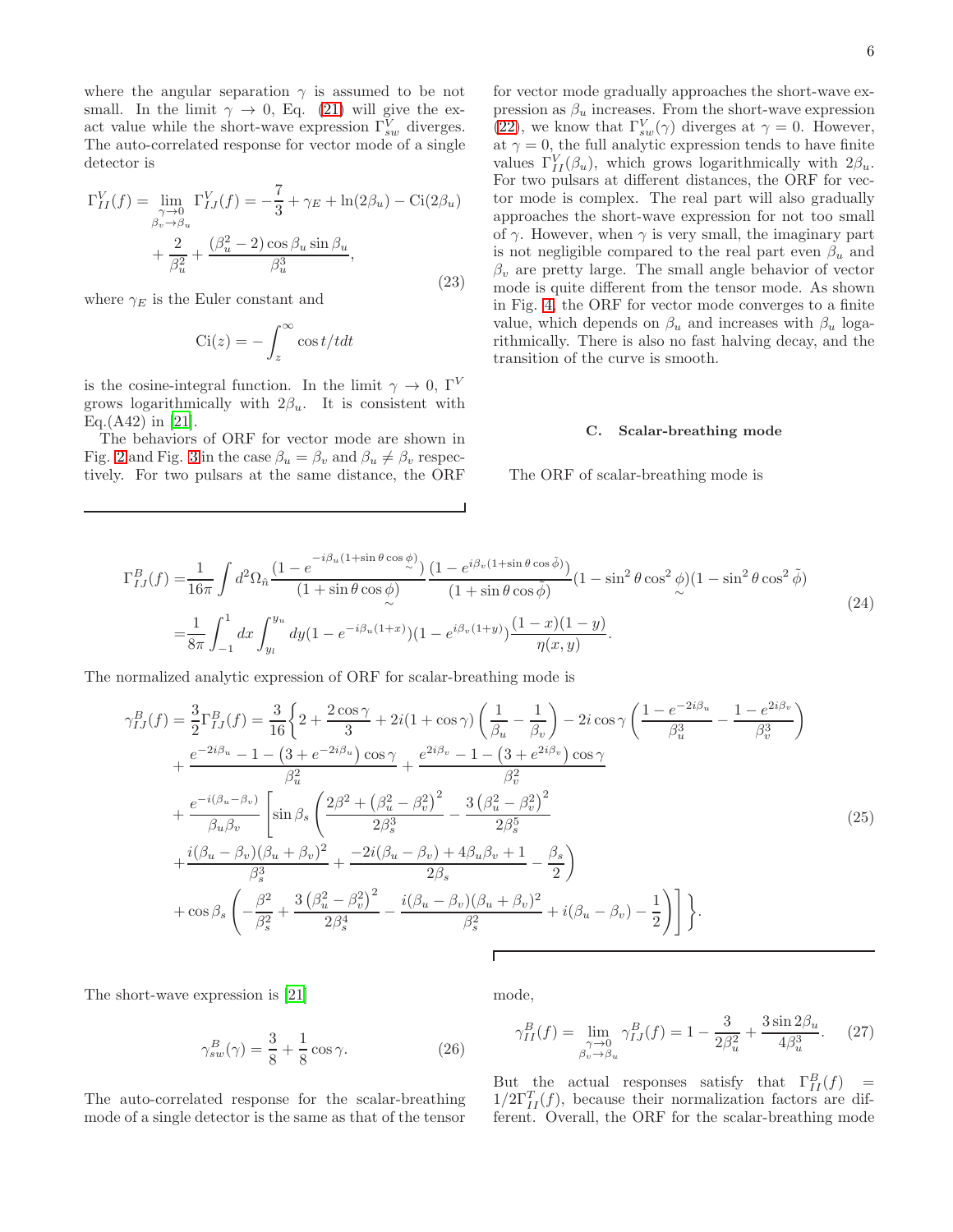

<span id="page-6-0"></span>FIG. 4: The behavior of ORF for small angles when  $\beta_v = \beta_u$ .

is very similar to that for the tensor mode, probably because they are both transverse modes. In particular, it should be noticed that  $\Gamma_{IJ}^B(f) \geq 0$  for any configuration of pulsar pairs.

## D. Scalar-longitudinal mode

The ORF of scalar-longitudinal mode is

$$
\Gamma_{IJ}^{L}(f) = \frac{1}{16\pi} \int d^{2}\Omega_{\hat{n}} \frac{(1 - e^{-i\beta_{u}(1 + \sin\theta\cos\phi)})}{(1 + \sin\theta\cos\phi)} \frac{(1 - e^{i\beta_{v}(1 + \sin\theta\cos\phi)})}{(1 + \sin\theta\cos\phi)} 2(\sin^{4}\theta\cos^{2}\phi\cos^{2}\phi)
$$
  

$$
= \frac{1}{8\pi} \int_{-1}^{1} dx \int_{y_{l}}^{y_{u}} dy (1 - e^{-i\beta_{u}(1+x)}) (1 - e^{i\beta_{v}(1+y)}) \frac{2x^{2}y^{2}}{\eta(x, y)(1 + x)(1 + y)}.
$$
 (28)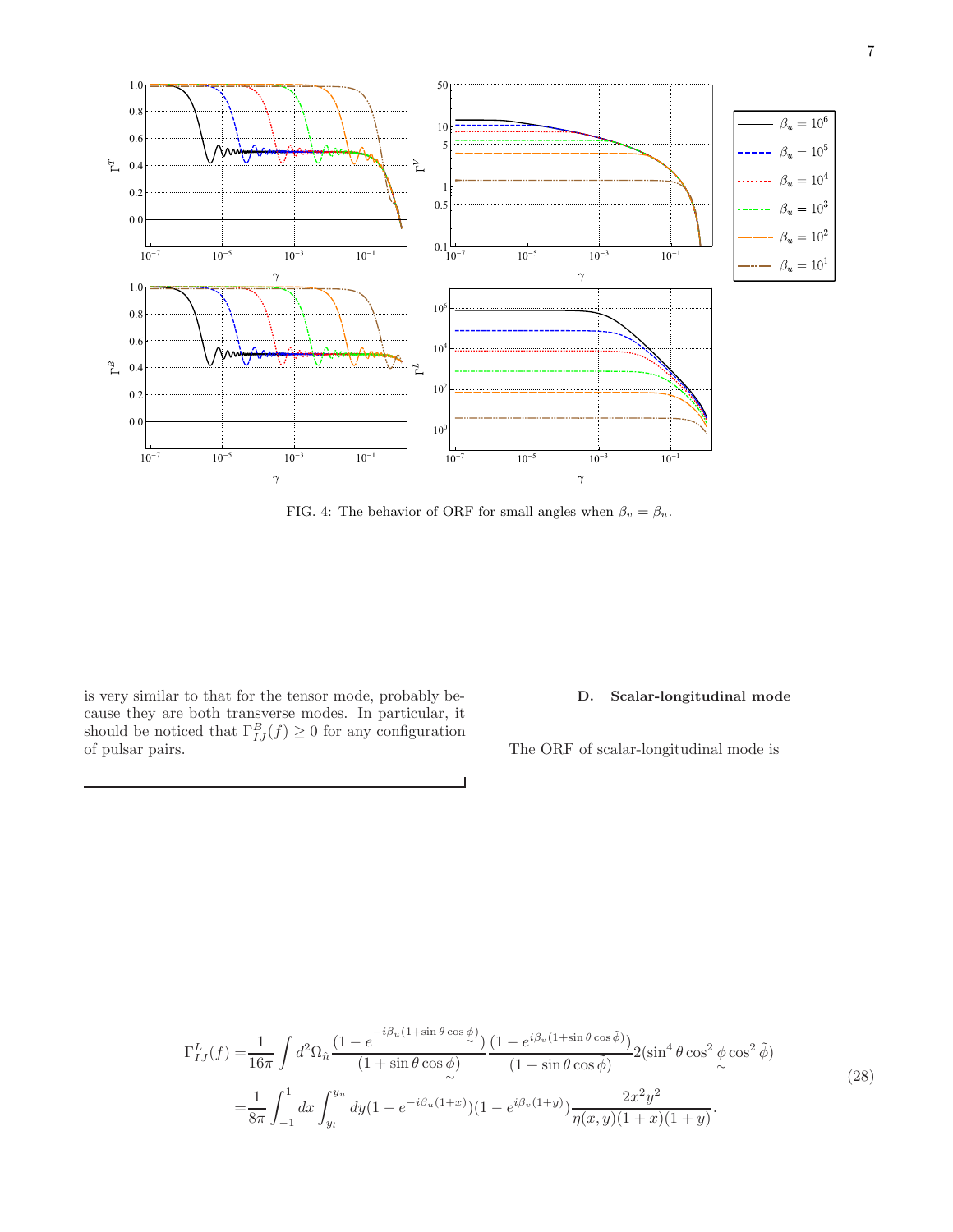The analytic expression of ORF for scalar-longitudinal mode is

<span id="page-7-1"></span>
$$
\Gamma_{IJ}^{L}(f) = \frac{1}{8} \left\{ 4 + \frac{28 \cos \gamma}{3} + \csc^{2} \frac{\gamma}{2} \left( 4 \ln(\sin \frac{\gamma}{2}) + 2 \gamma_{E} \cos^{2} \gamma + \cos^{2} \gamma \ln(4\beta_{u}\beta_{v}) \right) \right.\n+ 2i \left( \frac{1}{\beta_{u}} - \frac{1}{\beta_{v}} \right) \left( \frac{1}{2} \cos \beta_{s} e^{-i(\beta_{u}-\beta_{v})} \left( 4 - \csc^{2} \frac{\gamma}{2} - \sec^{2} \frac{\gamma}{2} \right) + 3 \cos \gamma + 1 \right)\n- 2i \left( \frac{e^{-2i\beta_{u}}}{\beta_{u}} - \frac{e^{2i\beta_{v}}}{\beta_{v}} \right) (\cos \gamma + 1) - 4i \cos \gamma \left( \frac{1 - e^{-2i\beta_{u}}}{\beta_{u}^{3}} - \frac{1 - e^{2i\beta_{v}}}{\beta_{v}^{3}} \right)\n+ \frac{-2 \left( 3 + e^{-2i\beta_{u}} \right) \cos \gamma + 2e^{-2i\beta_{u}} - 2}{\beta_{u}^{2}} + \frac{-2 \left( 3 + e^{2i\beta_{v}} \right) \cos \gamma + 2e^{2i\beta_{v}} - 2}{\beta_{v}^{2}}\n- \frac{1}{2} (\cos 2\gamma - 3) \csc^{2} \frac{\gamma}{2} (\text{Ei}(-2i\beta_{u}) + \text{Ei}(2i\beta_{v})) - 2 \csc^{2} \frac{\gamma}{2} (\text{Ei}(-i(\beta_{s} + \beta_{u} - \beta_{v})) + \text{Ei}(i(\beta_{s} - \beta_{u} + \beta_{v})))\n- \cos^{2} \gamma \csc^{2} \frac{\gamma}{2} \left[ e^{-2i\beta_{u} \sin^{2} \frac{\gamma}{2}} (\text{Ei}(-i\beta_{u}(\cos \gamma - 1)) + \text{Ei}(-i\beta_{u}(\cos \gamma + 1))\right]\n- \text{Ei}(i(\beta_{s} + \beta_{v} - \beta_{u} \cos \gamma)) - \text{Ei}(-i(\beta_{s} - \beta_{v} + \beta_{u} \cos \gamma))\right)\n+ e^{2i\beta_{v} \sin^{2} \frac{\gamma
$$

Like the vector mode, the ORF of the scalar-longitudinal mode cannot be normalized. The auto-correlated response for the scalar-longitudinal mode of a single detector is

<span id="page-7-3"></span>
$$
\Gamma_{II}^{L}(f) = \lim_{\substack{\gamma \to 0 \\ \beta_v \to \beta_u}} \Gamma_{IJ}^{L}(f) = \frac{37}{12} - 2\gamma_E - 2\ln(2\beta_u) \n+ \frac{1}{2}\beta_u \text{Si}(2\beta_u) + \frac{1}{4}\cos(2\beta_u) \n+ 2\text{Ci}(2\beta_u) - \frac{\sin(2\beta_u)}{\beta_u} - \frac{2}{\beta_u^2} + \frac{\sin(2\beta_u)}{\beta_u^3}.
$$
\n(30)

For short wavelengths,  $\Gamma_{II}^L \propto \frac{\pi}{4} \beta_u$  and it grows faster than the logarithmically growing vector mode as  $\beta_u$  increases. This is consistent with Eq.(A36) in [\[21](#page-12-17)] and Eq.(41) in [\[22](#page-12-18)].

For the scalar-longitudinal mode, there is no analytic expression of ORF even using the short-wave approximation. Dropping the exponential terms and directly calculating integral leads to divergence [\[29](#page-12-24)]. The exponential terms must be included to overcome the divergence. However, we can obtain a short-wave expression from Eq. [\(29\)](#page-7-1),

<span id="page-7-2"></span>
$$
\Gamma_{sw}^L(f) = \frac{1}{2} + \frac{7}{6}\cos\gamma
$$
  
+ 
$$
\frac{1}{8}\csc^2\frac{\gamma}{2}\left(\cos^2\gamma(2\gamma_E + \ln(4\beta_u\beta_v)) + 4\ln\sin\frac{\gamma}{2}\right).
$$
(31)

As shown in Fig. [2,](#page-3-0) the approximate expression works well except that  $\gamma$  is close to 0 and  $\pi$ . When the distance difference between the two pulsars is large, the accuracy of the approximate expression becomes worse. The ORF for scalar-longitudinal mode of pulsars at different dis-tances is shown in Fig. [3.](#page-3-1) When  $\gamma$  is small, the imaginary part is comparable to the real part for large  $\beta_u$  and  $\beta_v$ . And the short-wave expression [\(31\)](#page-7-2) underperforms in this case. In addition, we notice that  $\Gamma_{IJ}^L$  also seems to increase with  $\beta_u$  at  $\gamma = \pi$ . In fact, it can be shown that this is indeed the case and it grows logarithmically.  $\Gamma_{IJ}^L$ increases linearity with  $\beta_u$  at  $\gamma = 0$  and logarithmically at  $\gamma = \pi$ . So what is the behavior between 0 and  $\pi$ ?  $\Gamma_{IJ}^L$ increases with  $\beta_u$  except at  $\gamma = \pi/2$ , where it tends to be a constant. Explicitly,

$$
\lim_{\beta_u,\beta_v \to \infty} \Gamma^L_{IJ}(\gamma = \pi/2) = \frac{1}{2}(1 - \ln 2). \tag{32}
$$

The small angle behavior is shown in Fig. [4.](#page-6-0) As  $\gamma$  decreases, it tends to a constant, which is consistent with Eq. [\(30\)](#page-7-3). There is also no fast halving decay, which implies that the exponential terms accounts a non-negligible proportion of the integral.

### <span id="page-7-0"></span>IV. DISCUSS AND CONCLUSIONS

Employing the method in [\[26](#page-12-22)[–28\]](#page-12-23), we obtained the full analytic expression of the ORF for PTA without any approximation for all possible polarizations allowed by the general metric theory of gravity. Since no approximation is used, for any two pulsars, the ORF can be obtained quickly and accurately by the expression. For example, plots of the ORF of a pair of pulsars for different modes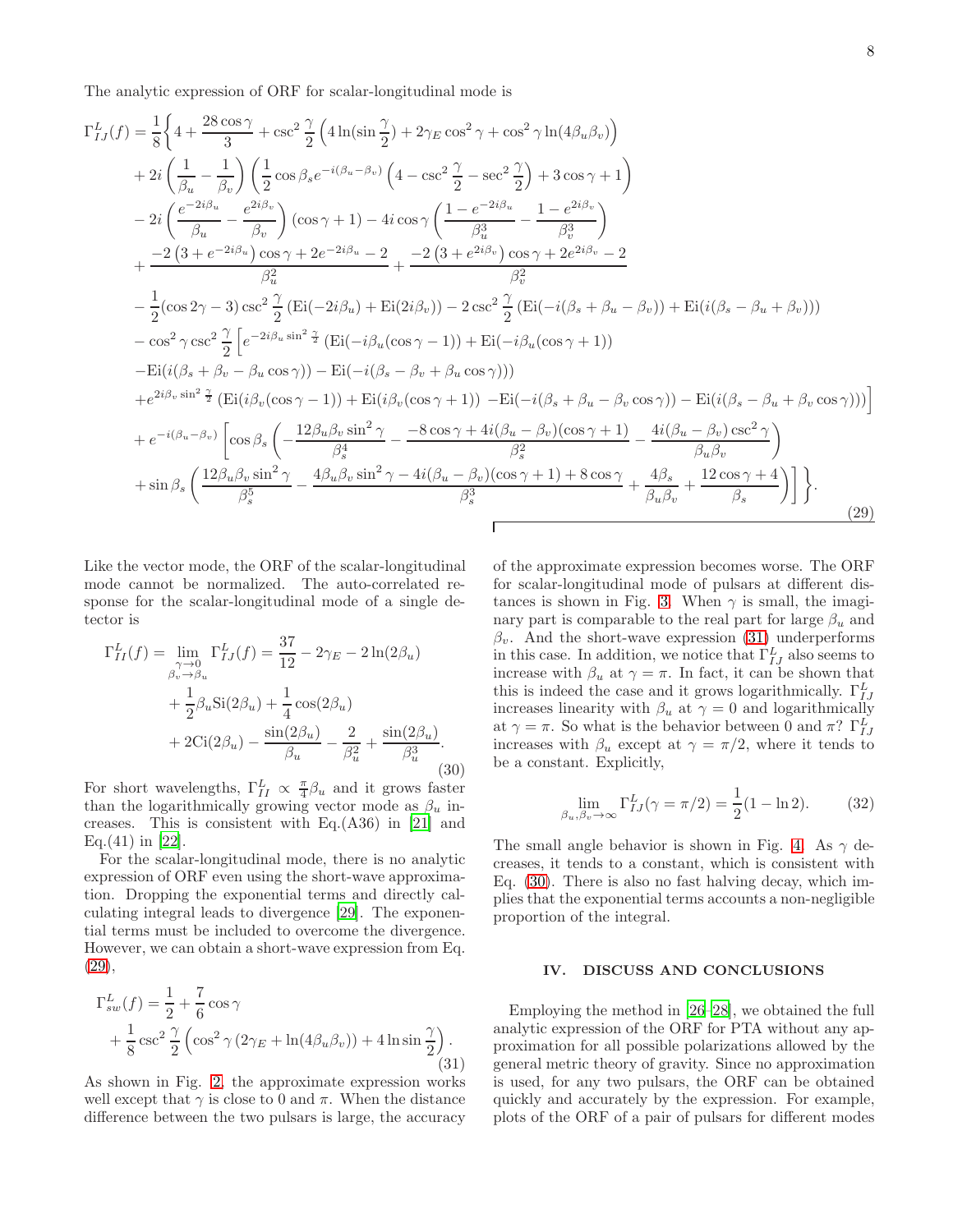

<span id="page-8-0"></span>FIG. 5: The GWB frequency dependence of the OFR for the different modes. The real and imaginary parts of the ORF for different modes are shown in different picture. The tensor mode and scalar-breathing mode are normalized. The distance between the two pulsars and the Earth are fixed as  $L_u = 1kpc$  and  $L_v = 4kpc$ . The different lines represent different angles between pulsars:  $\gamma = \pi/12$  (brown solid),  $\gamma = \pi/6$  (green dashed),  $\gamma = \pi/3$  (red dotted) and  $\gamma = \pi/2$  (green dotdashed).

are shown in Fig. [5,](#page-8-0) plotted as functions of frequency  $f$ . We choose to fix the distance between the two pulsars and the Earth  $L_u = 1kpc$  and  $L_v = 4kpc$ , and draw different curves at different angular. In the current detection band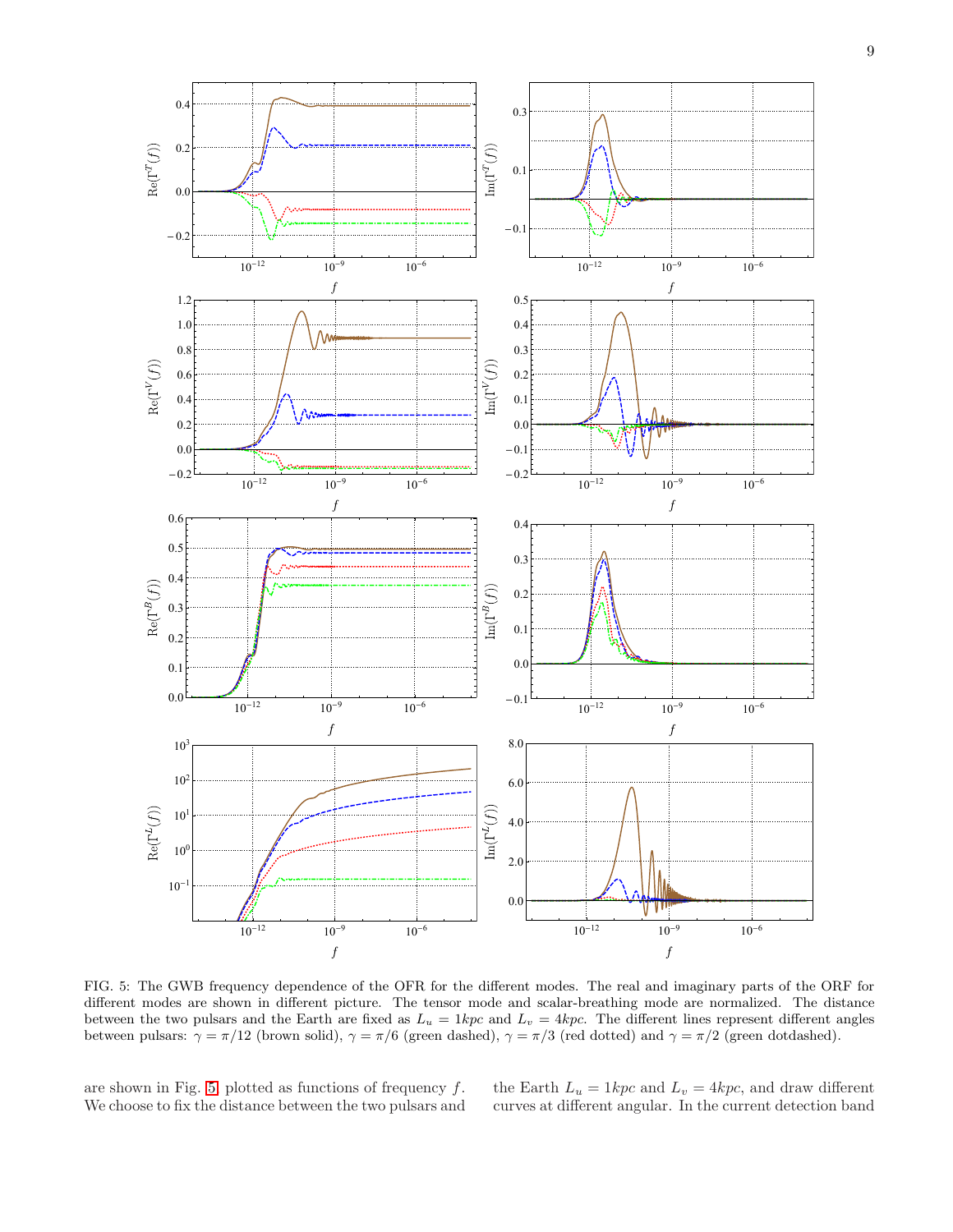of PTA of  $10^{-9} - 10^{-6}$  Hz, the ORF for tensor mode and scalar-breathing mode can be regarded as a constant that only depends on the angular separation  $\gamma$  between pairs of pulsars. However, the ORF for vector mode at small  $\gamma$  is likely to vary with frequency. And for the scalarlongitudinal mode, the ORF grows logarithmically with frequency if  $\gamma < \pi/2$ .

The tensor mode and scalar-breathing mode show similar behavior, since they are both transverse modes. And they are quite different from the longitudinal mode (vector and scalar-longitudinal). For co-directional pulsars  $(\gamma = 0)$ , the ORF of transverse modes is finite, no matter how large  $fL$  is. However, the ORF of longitudinal modes grows with  $fL$ . The vector mode grows logarithmically with  $fL$ , and the scalar-longitudinal mode grows linearly. In addition, the phases of the two kinds of modes are also different. In the actual detection, the distances from the two pulsars to Earth are usually not the same, and the ORF is complex in this case. As long as fL is large enough, the imaginary part of the ORF for transverse modes can always be ignored. For longitudinal modes, this can only be done around  $\gamma = \pi/2$ .

For most cases, the short-wave expressions [\[20](#page-12-16), [21](#page-12-17)] are valid and succinct, and our result will reduce to them with short-wave approximation. For the scalarlongitudinal mode, there is no short-wave expression except for the co-aligned pulsars  $\gamma = 0$ . But our results hold for scalar-longitudinal modes at any angle separation. The auto-correlated response functions, which are inferred from our results, also agree with the prior literature [\[21,](#page-12-17) [22\]](#page-12-18) for the co-aligned pulsars. Compared with the recent series expansions [\[24](#page-12-20), [25\]](#page-12-21), the numerically calculated values of our expressions are consistent, and our computation time will be much less. The only thing to worry about is that one can't bring that value directly into the calculation for  $\gamma = 0$ , as that could lead to uncertainty. In this case, the expressions under the limit  $\gamma \rightarrow 0$  are needed, that is, the auto-correlated response functions.

Totally, for current PTA detection, our results improve slightly for transverse modes. The short-wave approximation is very precise and concise for most of the pulsars. Our results only improve for nearly co-located pulsars, such as pulsar binary systems, and pulsars close to Earth that may be discovered in the future. However, our results are very meaningful for other modes in modified gravity theory, especially the scalar-longitudinal mode. For vector mode, the short-wave approximation is not valid for small angular separation between pulsars. And the situation is even worse for scalar-longitudinal mode, where the shortwave approximation is not valid for any angle separation. Our results greatly improve this situation and provide help for future detection of the polarized GWB. The full analytic expression of ORF is very useful in GWB data analysis of PTA.

#### Acknowledgments

This work is supported by the National Natural Science Foundation of China (Grant Nos. 11925503 and 12175076 ) and Guangdong Major project of Basic and Applied Basic Research (Grant No. 2019B030302001).

## Appendix: Detailed calculations for the integration of ORF

Through the variable transformation from  $\{\theta, \phi\}$  to  ${x, y}$ , the primitive function of the integral of the ORF can be found. For example, for the integral in the ORF for scalar-breathing mode,

$$
I_1 = \int_{-1}^{1} dx \int_{y_l}^{y_u} dy \frac{(1-x)(1-y)}{\eta(x,y)}
$$
  
= 
$$
\int_{-1}^{1} dx (1-x) \left( (1-x \cos \gamma) \arctan \left( \frac{y-x \cos \gamma}{\eta(x,y)} \right) + \eta(x,y) \right) \Big|_{y_l}^{y_u}
$$
  
= 
$$
\pi \int_{-1}^{1} dx (1-x)(1-x \cos \gamma)
$$
  
= 
$$
2\pi (1 + \frac{\cos \gamma}{3}),
$$
 (A.1)

where

$$
\int \frac{(1-x)(1-y)}{\eta(x,y)} dy = (1-x) \int \left( \frac{1-x \cos \gamma}{\eta(x,y)} - \frac{y-x \cos \gamma}{\eta(x,y)} \right) dy
$$

$$
= (1-x) \left( (1-x \cos \gamma) \arctan \left( \frac{y-x \cos \gamma}{\eta(x,y)} \right) + \eta(x,y) \right),
$$

$$
\eta(x,y_l) = \eta(x,y_u) = 0 \quad \lim_{y \to y_l, y_u} \arctan \left( \frac{y-x \cos \gamma}{\eta(x,y)} \right) = \pm \pi/2,
$$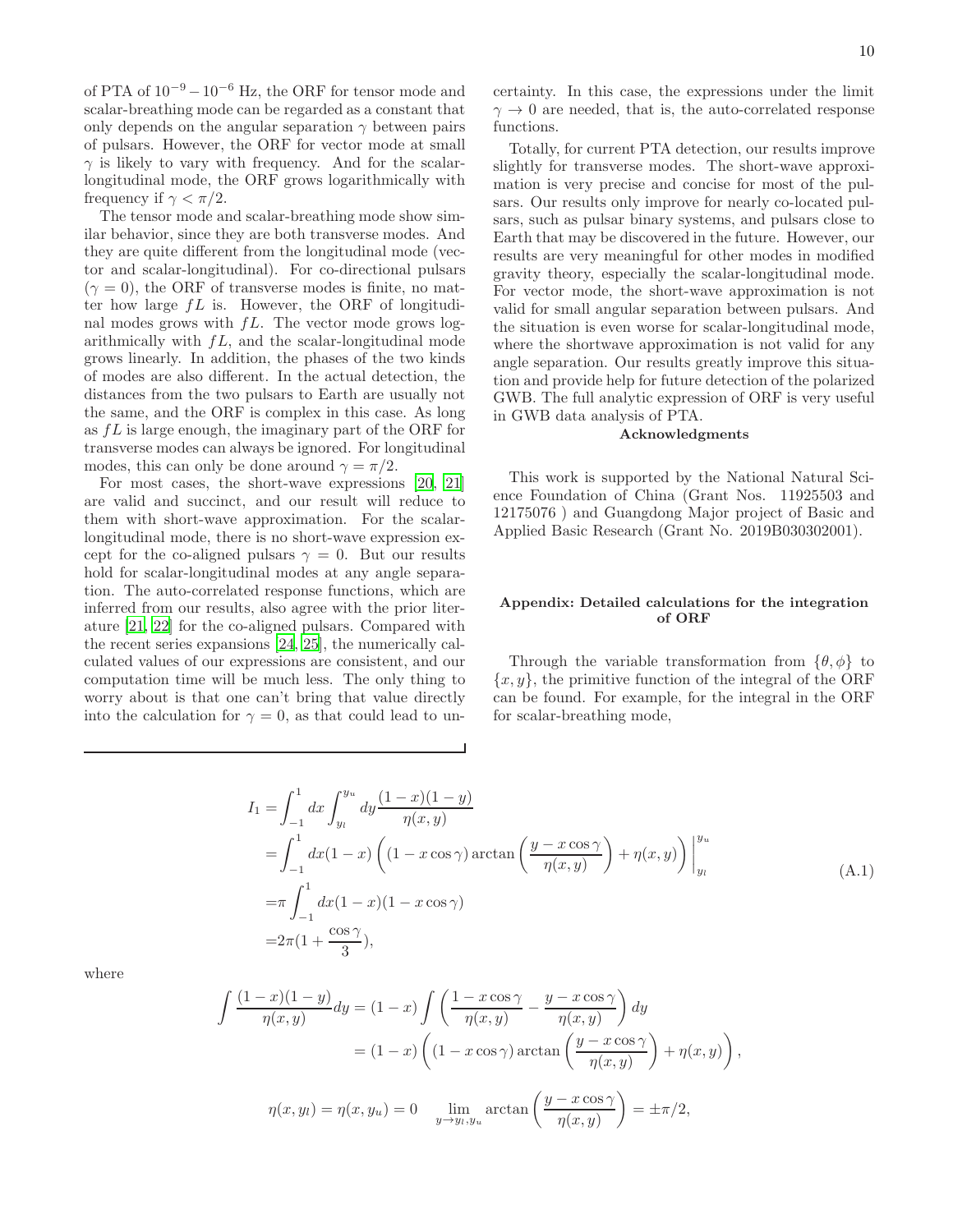are used to obtain the second and third line respectively. For the exponential terms, the method is also valid,

<span id="page-10-0"></span>
$$
I_2 = -\int_{-1}^{1} dx \int_{y_l}^{y_u} dy e^{-i\beta_u(1+x)} \frac{(1-x)(1-y)}{\eta(x,y)}
$$
  
= 
$$
\int_{-1}^{1} dx e^{-i\beta_u(1+x)} (x-1) \left( (1-x \cos \gamma) \arctan \left( \frac{y-x \cos \gamma}{\eta(x,y)} \right) + \eta(x,y) \right) \Big|_{y_l}^{y_u}
$$
  
= 
$$
\pi \int_{-1}^{1} dx e^{-i\beta_u(1+x)} (x-1)(1-x \cos \gamma)
$$
  
= 
$$
\frac{2i\pi (1+\cos \gamma)}{\beta_u} + \frac{\pi (e^{-2i\beta_u}(1-\cos \gamma)-1-3\cos \gamma)}{\beta_u^2} + \frac{2i\pi \cos \gamma (e^{-2i\beta_u}-1)}{\beta_u^3}.
$$
 (A.2)

If the exponential term contains  $y$ , just change the integral order,

$$
I_{3} = -\int_{-1}^{1} dx \int_{y_{l}}^{y_{u}} dy e^{i\beta_{v}(1+y)} \frac{(1-x)(1-y)}{\eta(x,y)}
$$
  
\n
$$
= -\int_{-1}^{1} dy \int_{x_{l}}^{x_{u}} dx e^{i\beta_{v}(1+y)} \frac{(1-x)(1-y)}{\eta(x,y)}
$$
  
\n
$$
= \int_{-1}^{1} dy e^{i\beta_{v}(1+y)} (y-1) \left( (1-y \cos \gamma) \arctan \left( \frac{x-y \cos \gamma}{\eta(x,y)} \right) + \eta(x,y) \right) \Big|_{x_{l}}^{x_{u}}
$$
  
\n
$$
= \pi \int_{-1}^{1} dy e^{i\beta_{v}(1+y)} (y-1)(1-y \cos \gamma)
$$
  
\n
$$
= -\frac{2i\pi (1+\cos \gamma)}{\beta_{v}} + \frac{\pi (e^{2i\beta_{v}} (1-\cos \gamma)-1-3\cos \gamma)}{\beta_{v}^{2}} - \frac{2i\pi \cos \gamma (e^{2i\beta_{v}}-1)}{\beta_{v}^{3}},
$$
\n(A.3)

where  $x_l$ ,  $x_u = y \cos \gamma \mp \sin \gamma \sqrt{1 - y^2}$ . The same result can be easily obtained by changing  $\beta_u$  in [\(A.2\)](#page-10-0) to  $-\beta_v$ , because the integration region  $\eta(x, y) \geq 0$  is symmetric for x and y. To calculate the integral that includes both x and y in the exponential term, we change the variables  $\{x, y\}$  to  $a = x \sin \chi - y \cos \chi$  and  $b = x \cos \chi + y \sin \chi$ , where  $\chi = \arctan(\beta_u/\beta_v)$ . And the integration region becomes  $\tilde{\eta}(a, b) \ge 0$ . It rotates the xy plane by an angle  $\chi$  such that  $-x\beta_u + y\beta_v = -\beta(x\sin\chi - y\cos\chi) = -a\beta$ , where  $\beta = \sqrt{\beta_u^2 + \beta_v^2}$ . With the new variables, the integration is

$$
I_4 = \int e^{-i\beta_u(1+x) + i\beta_v(1+y)} \frac{(1-x)(1-y)}{\eta(x,y)}
$$
  
= 
$$
\int_{-\sqrt{1-\cos\gamma\sin 2\chi}}^{\sqrt{1-\cos\gamma\sin 2\chi}} da \int_{b_d}^{b_u} db \frac{e^{-i\beta(a+\sin\chi-\cos\chi)}}{\tilde{\eta}(a,b)} (1-a\sin\chi-b\cos\chi)(1+a\cos\chi-b\sin\chi).
$$
 (A.4)

where

$$
\tilde{\eta}(a,b) = \sqrt{\sin^2 \gamma - 2ab \cos \gamma \cos 2\chi - a^2(1 + \cos \gamma \sin 2\chi) - b^2(1 - \cos \gamma \sin 2\chi)},
$$

and  $b_d$ ,  $b_u = \frac{-a \cos \gamma \cos 2\chi + \sin \gamma \sqrt{1 - \cos \gamma \sin 2\chi - a^2}}{1 - \cos \gamma \sin 2\chi}$  $\frac{\tilde{\gamma}(\pi) \sin \gamma \sqrt{1-\cos \gamma \sin 2\chi}}{1-\cos \gamma \sin 2\chi}$ , which can be obtained by solving  $\tilde{\eta}(a, b) = 0$ . The rest are similar to the previous process.  $\tilde{\eta}(a, b)$  can be expressed in the form  $l\sqrt{m - (b - na)^2}$ . In this way the integral for b can be decomposed into three parts:  $\int \frac{(b-na)^2}{\sqrt{m-(b-na)^2}} db$ ,  $\int \frac{b-na}{\sqrt{m-(b-a)^2}}$  $\frac{b-na}{m-(b-na)^2}$ db and  $\int \frac{1}{\sqrt{m-(b-a)^2}}$  $\frac{1}{(m-(b-na)^2}db$ . The remaining integral with respect to a is a product of an exponential and a polynomial. After some tedious process, the final result is

$$
I_{4} = \frac{\pi e^{-i(\beta_{u}-\beta_{v})}}{\beta_{u}\beta_{v}} \left[ \sin \beta_{s} \left( \frac{2\beta^{2} + (\beta_{u}^{2} - \beta_{v}^{2})^{2}}{2\beta_{s}^{3}} - \frac{3(\beta_{u}^{2} - \beta_{v}^{2})^{2}}{2\beta_{s}^{5}} + \frac{i(\beta_{u} - \beta_{v})(\beta_{u} + \beta_{v})^{2}}{\beta_{s}^{3}} + \frac{1 + 4\beta_{u}\beta_{v} - 2i(\beta_{u}\beta_{v})}{2\beta_{s}} - \frac{\beta_{s}}{2} \right) + \cos \beta_{s} \left( -\frac{1}{2} - \frac{\beta^{2}}{\beta_{s}^{2}} + \frac{3(\beta_{u}^{2} - \beta_{v}^{2})^{2}}{2\beta_{s}^{4}} - \frac{i(\beta_{u} - \beta_{v})(\beta_{u} + \beta_{v})^{2}}{\beta_{s}^{2}} + i(\beta_{u} - \beta_{v}) \right) \right].
$$
\n(A.5)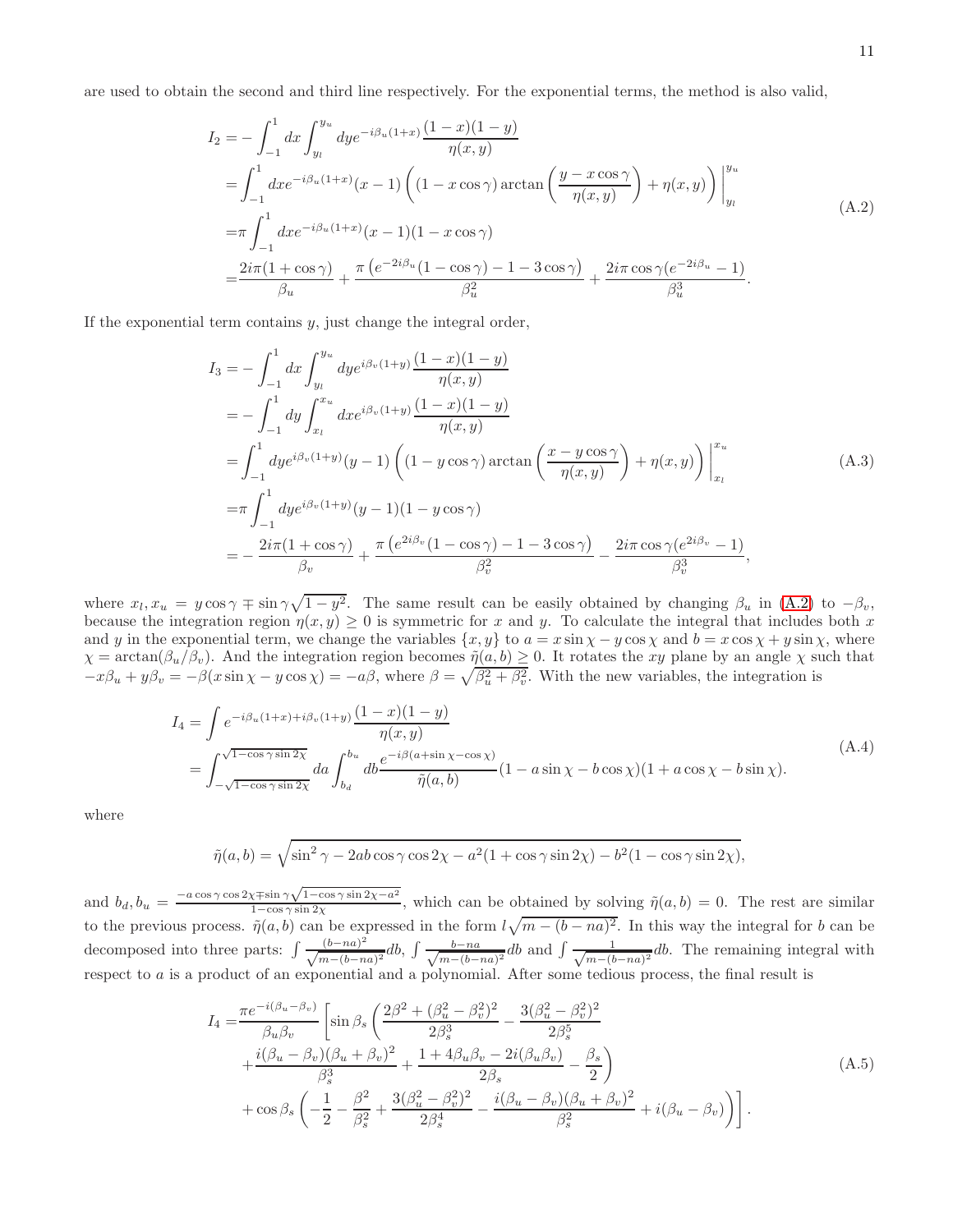So the ORF for scalar-breathing mode is

$$
\Gamma_{IJ}^B(f) = \frac{1}{8\pi} (I_1 + I_2 + I_3 + I_4).
$$
\n(A.6)

For the integral in the ORF for tensor mode in Eq. [14,](#page-2-1) the first term is the same as the scalar-breathing mode, and the rest term is

$$
-2\int_{-1}^1 dx \int_{y_l}^{y_u} dy \frac{(1 - e^{-i\beta_u(1+x)})(1 - e^{i\beta_v(1+y)})}{(1+x)(1+y)} \eta(x, y).
$$

It can be divided into four parts in the previous way.

$$
I_5 = -2 \int_{-1}^{1} dx \frac{1}{(1+x)} \int_{y_l}^{y_u} dy \frac{\eta(x, y)}{(1+y)} = 2 \int_{-1}^{1} dx \frac{1}{(1+x)} \int_{y_l}^{y_u} dy \left( \frac{(x + \cos \gamma)^2}{(1+y)\eta(x, y)} - \frac{1+x \cos \gamma}{\eta(x, y)} + \frac{y - x \cos \gamma}{\eta(x, y)} \right) = 2\pi \left( -\int_{-1}^{-\cos \gamma} (1 + \cos \gamma) dx + 2 \sin^2 \frac{\gamma}{2} \int_{-\cos \gamma}^{1} \frac{(x-1)}{1+x} dx \right) = 16\pi \sin^2 \frac{\gamma}{2} \ln \sin \frac{\gamma}{2}
$$
 (A.7)

where the integration in second line is

$$
\int \frac{(x+\cos\gamma)^2}{(1+y)\eta(x,y)} dy = (x+\cos\gamma)\arctan\frac{(1-x^2)\sin^2\gamma - (1+x\cos\gamma)(x\cos\gamma - y)}{(x+\cos\gamma)\eta(x,y)},
$$

$$
\int \frac{1+x\cos\gamma}{\eta(x,y)} dy = (1+x\cos\gamma)\arctan\frac{y-x\cos\gamma}{\eta(x,y)},
$$

$$
\int \frac{y-x\cos\gamma}{\eta(x,y)} dy = -\eta(x,y).
$$

$$
I_6 = 2 \int_{-1}^{1} dx \frac{e^{-i\beta_u(1+x)}}{(1+x)} \int_{y_l}^{y_u} dy \frac{\eta(x,y)}{(1+y)} = 2\pi \left( \int_{-1}^{-\cos\gamma} e^{-i\beta_u(1+x)} (1+\cos\gamma) dx - 2\sin^2\frac{\gamma}{2} \int_{-\cos\gamma}^{1} e^{-i\beta_u(1+x)} \frac{(x-1)}{1+x} dx \right) = \frac{2i\pi}{\beta_u} \left( 2e^{-i\beta_u(1-\cos\gamma)} - (1+\cos\gamma) - (1-\cos\gamma)e^{-2i\beta_u} \right) + 8\pi \sin^2\frac{\gamma}{2} (\text{Ei}(-2i\beta_u) - \text{Ei}(-i\beta_u(1-\cos\gamma))).
$$
\n(A.8)

$$
I_{7} = 2 \int_{-1}^{1} dx \frac{1}{(1+x)} \int_{y_{l}}^{y_{u}} dy \frac{e^{i\beta_{v}(1+y)} \eta(x,y)}{(1+y)} = 2 \int_{-1}^{1} dy \frac{e^{i\beta_{v}(1+y)}}{(1+y)} \int_{x_{l}}^{x_{u}} dx \frac{\eta(x,y)}{(1+x)} = \frac{2i\pi}{\beta_{v}} \left( 1 + \cos\gamma - 2e^{i\beta_{v}(1-\cos\gamma)} + (1 - \cos\gamma)e^{2i\beta_{v}} \right) + 8\pi \sin^{2} \frac{\gamma}{2} (\text{Ei}(2i\beta_{v}) - \text{Ei}(i\beta_{v}(1-\cos\gamma))).
$$
\n(A.9)

$$
I_8 = -2 \int_{-1}^{1} dx \int_{y_l}^{y_u} dy \frac{e^{-i\beta_u(1+x) + i\beta_v(1+y)} \eta(x, y)}{(1+x)(1+y)} = -2 \int_{-\sqrt{1-\cos\gamma\sin 2\chi}}^{\sqrt{1-\cos\gamma\sin 2\chi}} da \int_{b_d}^{b_u} db \frac{e^{-i\beta(a+\sin\chi-\cos\chi)} \tilde{\eta}(a, b)}{(1+a\sin\chi+b\cos\chi)(1-a\cos\chi+b\sin\chi)}.
$$
(A.10)